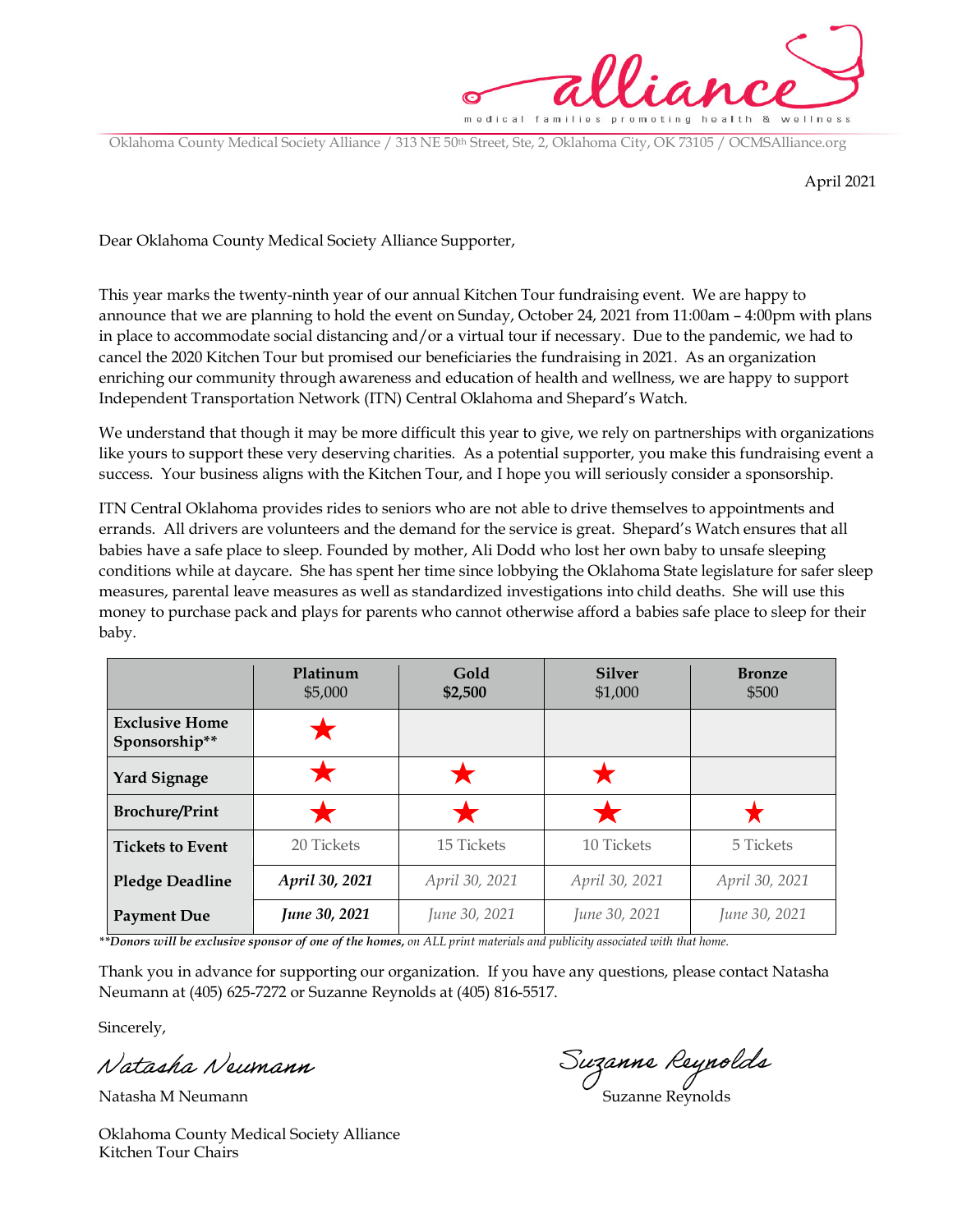# *iTNCentralOklahoma* **Dignified transportation for seniors**

# Mission

To provide a community-based, and community supported, economically viable and consumeroriented, quality transportation service for seniors and visually impaired adults.

**The Independent Transportation Network® (ITN) is dedicated to providing dignified transportation. Older adults join ITNCentralOklahoma and become** dues-paying members of an organization committed to their mobility. When they pick up the telephone to schedule a ride, they are not asking a favor. **ITNCentralOklahoma** is a nonprofit built to ease the transition from the driver's seat to the passenger seat.

At ITN*CentralOklahoma*, we provide arm-through-arm, door-through-door **service, a standard that sets us apart from taxis and other transportation services. And like using your own automobile, ITN is available 24/7, offering** the flexibility to schedule rides in advance or as needed, as well as the **option to ride alone or with others. Because our members aren't just our riders, they're also our customers.**

https://www.itncentraloklahoma.org/what-we-do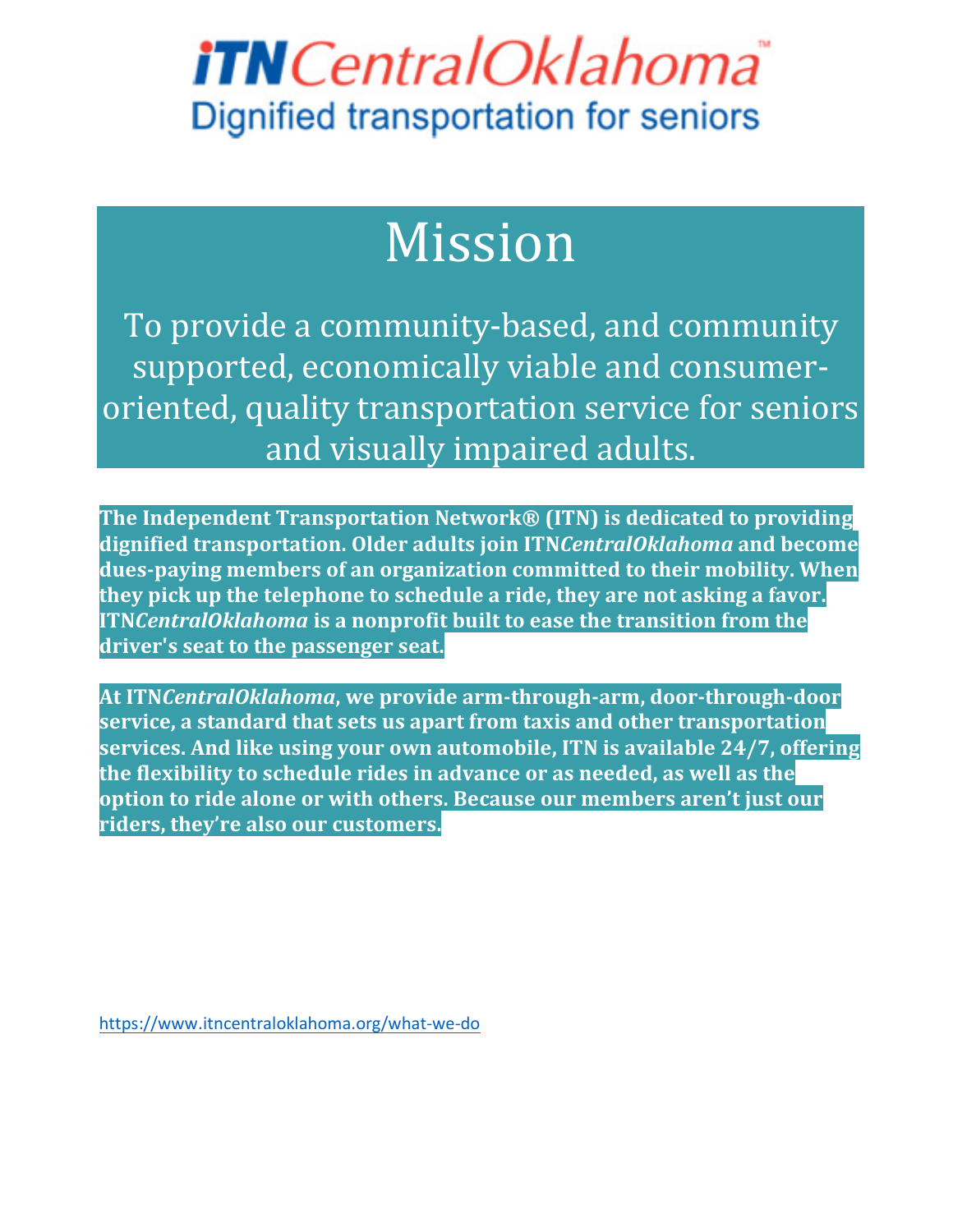

Shepard's Watch is a community of supporters for safe sleep awareness in OK. If we don't know better, we can't do better! Babies deserve to be SAFE!

#### **July 16, 2015** ·

#### Shepard's Story

Shepard was an unnaturally happy and healthy boy. He would smile until something needed to be corrected, he would cry, you would fix it, then he would smile again. He was a special baby to my wife and I after years of infertility and had a life ahead with limitless possibilities. Which is why on April 6, 2015 our world changed forever. We chose this in-home daycare provider because she came recommended from a friend and she would only watch teachers kids. Meaning she would be closed during the summers and school breaks, which was great for us, as I'm a teacher.

On April 6, I left for work early and was able to kiss Shepard and Ali goodbye. I will never forget him looking over for me and smiling. Shepard had been going to the in-home daycare for five days when Ali took him on that Monday. He had his first runny nose that weekend and had woken up that morning with congestion, but he was in good spirits, so we were not overly worried. Ali had messaged the daycare provider about using a rock'n'play for sleeping so that Shepard could be inclined instead of having to lie on his back. Originally she agreed, but when Ali arrived and she saw what it was, she said she could not let him sleep in it. In fact, she confided that she had been cited by DHS 11 days earlier for allowing another infant to fall asleep in a swing, and that they had told her how dangerous both carseats and swings were for babies to sleep in. On that Monday, as Ali was unpacking her diaper bag realized that she had forgotten the bottles so she had to run back home. She was very concerned about Shepard getting sick if she were to lay him down flat for his naps. So while she was home she grabbed her Ergo 360 carrier that our childcare giver had used before so she wouldn't have to put him down at all if she didn't want to. Ali also requested a doctor's note for our childcare giver so she would also have the option to use the rock'n'play. When Ali returned, the childcare giver reported that she had come up with a plan. She would sit the rock'n'play in front of the couch so Shepard could nap in it; so if DHS stopped by to "check on her" she could just pick him up and answer the door with him. This ensured she wouldn't get in trouble. So Ali, feeling confident the attention Shepard would be getting would be more than sufficient, left to go to her morning meetings and notified our childcare giver that our doctor was faxing her the note for the rock'n'play at 9:45am.

At 12:51pm the daycare provider called Ali and told her she needed to come quickly. Ali was in Shawnee, on her way to Earlsboro. The childcare giver reported that Shepard was not breathing. She had called 911 and a police officer and EMT's had responded. Ali asked her to give the phone to an EMT and after speaking with him, she knew that the prognosis wasn't good. Ali then called me. In the middle of teaching a class I had to answer the phone to Ali saying I had to go, Shepard wasn't breathing. I ran to the truck and drove way too fast to the daycare providers home. When I arrived, they were wheeling out my son on a stretcher. They were still working on him, but told me that they had yet to get his heart going or him breathing on his own. As I rode in the van in front of the ambulance, I had to prepare myself for life without my son. When we arrived at the hospital, as they wheeled him past me into the E.R. I gave him a kiss on the forehead. He was cold. I met Ali in the E.R. As they were working on our son, the attending physician came over and told us that they would try another push of epinephrine and two more rounds of CPR and then they would have to call it. Surrounded by doctors and nurses with looks of pity, police officers, detectives, and DHS officials waiting to interview us, we had to say goodbye to our son, intubated on a stretcher. Unbeknownst to us, our childcare provider had been in a educated by DHS for the swing violation (given on  $3/26/15$ ) where she was specifically counseled about safe sleep practices. On  $3/27/15$  DHS returned the next day due to the serious violation she was reminded the dangers of putting a child in a swing. It's documented in her public file that our childcare giver, on 3/27/15, specifically inquired about infants napping in their carseats. DHS told her no and that sleeping in the carseat was a dangerous practice and would increase the chances of SIDS. She was told this just 10 DAYS before she chose to put our child unbuckled in a carseat on the floor, swaddled, where he wiggled down until he lost his airway and suffocated to death. He was unable to alert anyone to the terrible trouble he was in because the door was closed and there was no monitor to catch his struggle. In addition, our childcare provider was distracted by her friend who had stopped by around lunchtime so she could drop off her two year old while she went and had lunch with some other moms. TWO HOURS had passed before she finally checked on Shepard and found him completely blue.

The childcare provider has never been charged with any crime. Shepard's case is still open and we are hopeful as a family that justice will find her in this world or the next. This was not an accident. She knew that a car seat was not safe for sleep and that two hours is too long to leave an infant behind a closed door.

Shepard's death does not have to be in vain. Unsafe sleep surfaces are a REAL danger. We are looking to focus the attention to safe sleep standards so they can protect Oklahoman's children from negligent decisions.

#### https://www.facebook.com/shepardswatchOK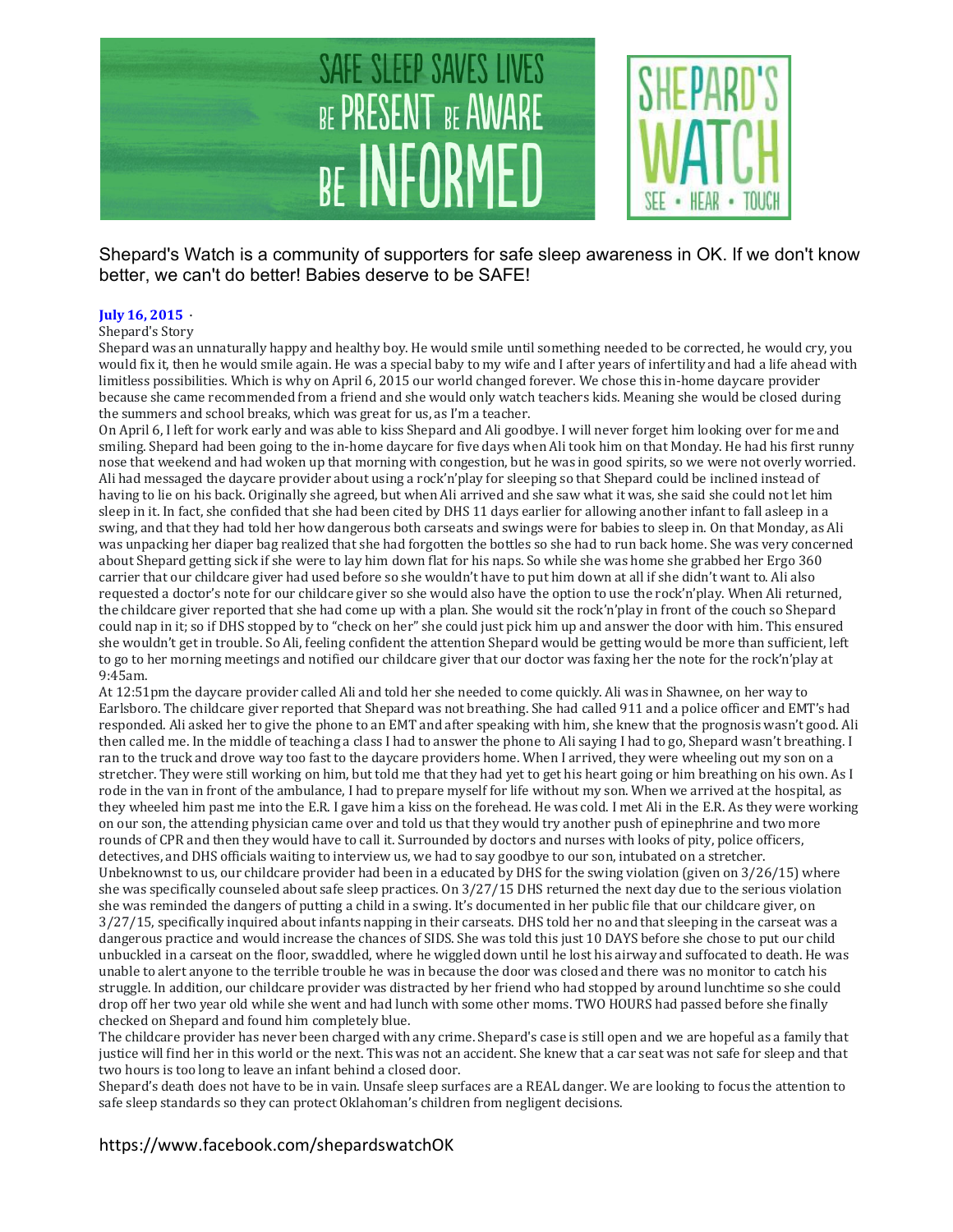alliance medical families pro

Oklahoma County Medical Society Alliance / 313 NE 50th Street, Suite 2, Oklahoma City, OK 73105 / OCMSAlliance.org

### **Oklahoma County Medical Society Alliance 2021 Kitchen Tour Sponsorship Information**

Company Name \_\_\_\_\_\_\_\_\_\_\_\_\_\_\_\_\_\_\_\_\_\_\_\_\_\_\_\_\_\_\_\_\_\_\_\_\_\_\_\_\_\_\_\_

Contact \_\_\_\_\_\_\_\_\_\_\_\_\_\_\_\_\_\_\_\_\_\_\_\_\_\_\_\_\_\_\_\_\_\_\_\_\_\_\_\_\_\_\_\_\_\_\_\_\_\_

Phone\_\_\_\_\_\_\_\_\_\_\_\_\_\_\_\_\_\_\_\_\_\_\_\_\_\_\_\_\_\_\_\_\_\_\_\_\_\_\_\_\_\_\_\_\_\_\_\_\_\_\_

Email \_\_\_\_\_\_\_\_\_\_\_\_\_\_\_\_\_\_\_\_\_\_\_\_\_\_\_\_\_\_\_\_\_\_\_\_\_\_\_\_\_\_\_\_\_\_\_\_\_\_\_

Pledge Amount \_\_\_\_\_\_\_\_\_\_\_\_\_\_\_\_\_\_\_\_\_\_\_\_\_\_\_\_\_\_\_\_\_\_\_\_\_\_\_\_\_\_\_\_\_

*Please make checks payable to OCMS Alliance Notate "2021 Kitchen Tour" on Memo* 

*Return to:*

Natasha Neumann Kitchen Tour 2020 Chair 15309 Fairview Farm Road Edmond, OK 73013

Thank you for your generous donation and for supporting the Oklahoma County Medical Society Alliance. Please feel free to contact us with any questions.

Natasha NeumannN

Natasha Neumann, Kitchen Tour Chair kitchentour@ocmsalliance.org (405) 625-7272